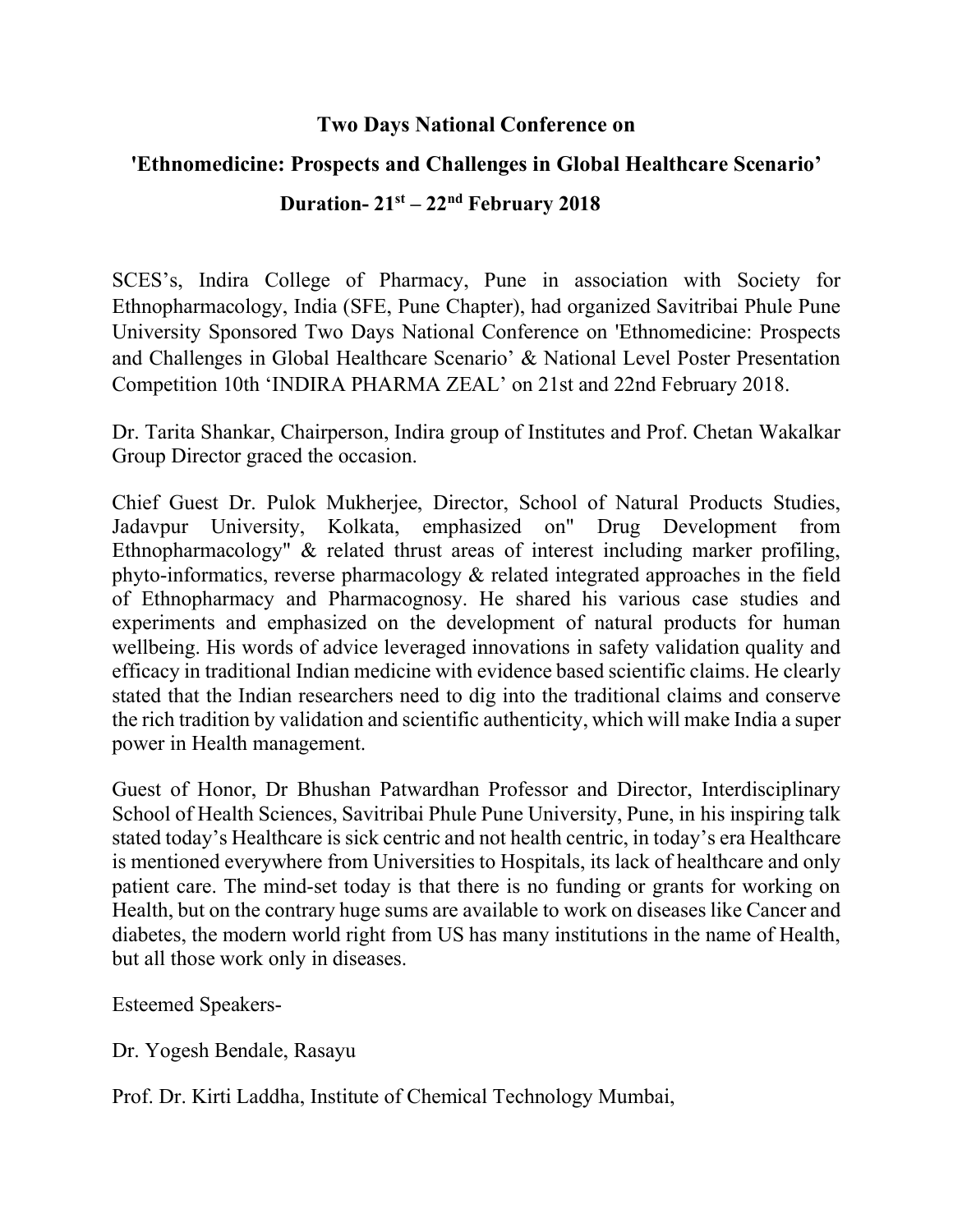Dr. Jayant Abhyankar, MD Sharangdhar Pharmaceuticals, Pune

Dr. S. Rajan, Scientist and Head, Centre for medicinal Plants Research in Homoeopathy Ministry of AYUSH.

Dr. Prakash Itankar Head, Department of Pharmacognosy & Phytochemistry, Department of Pharmaceutical Sciences, Nagpur University

Mr. Akshay Charegaonkar, MD Anchrom enterprises

Dr. Shriniwas Bhope, AGM, R& D Saava Healthcare Ltd.

Dr. Sanjay Nipanikar, Head - R & D Ari Healthcare Pvt. Ltd

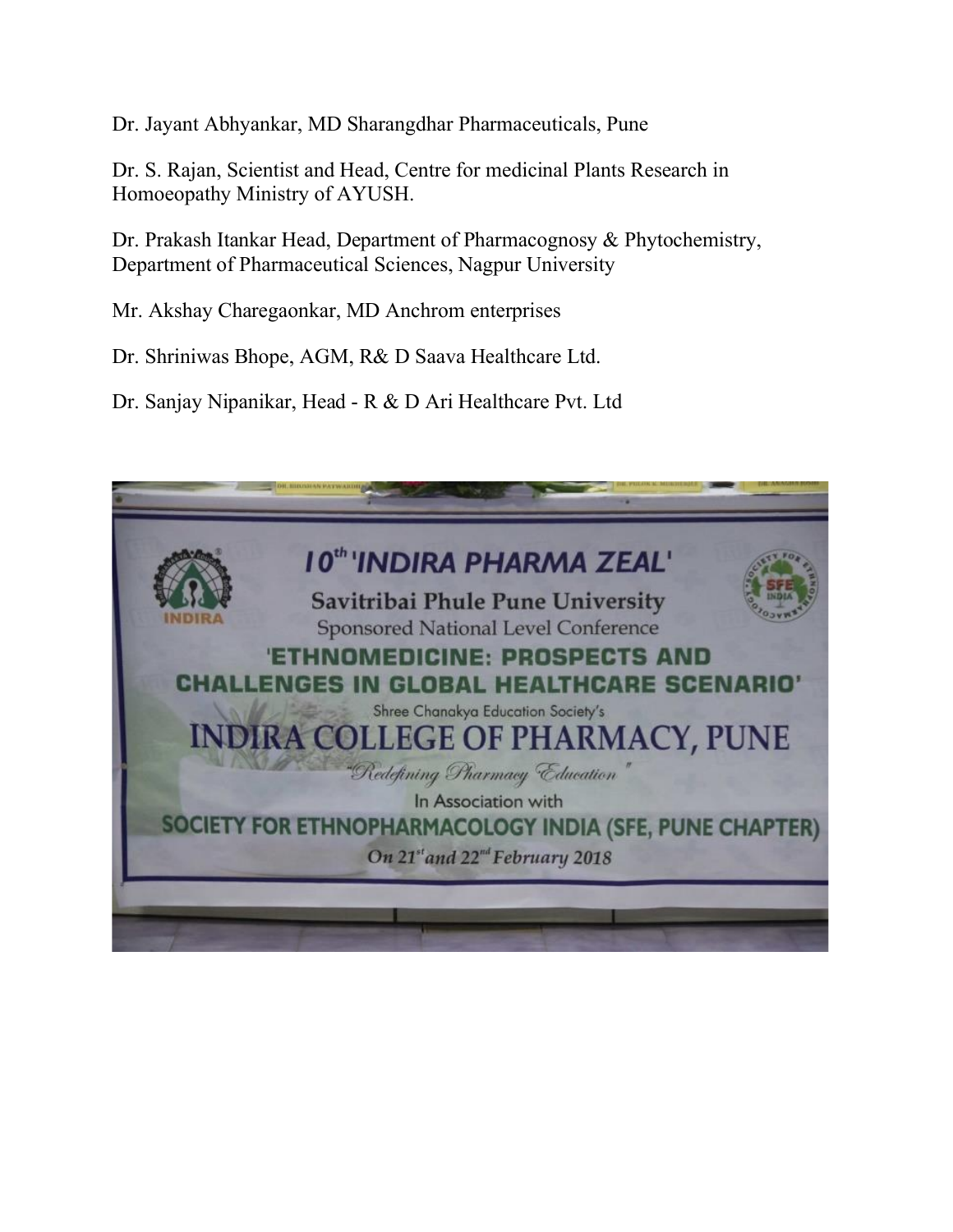